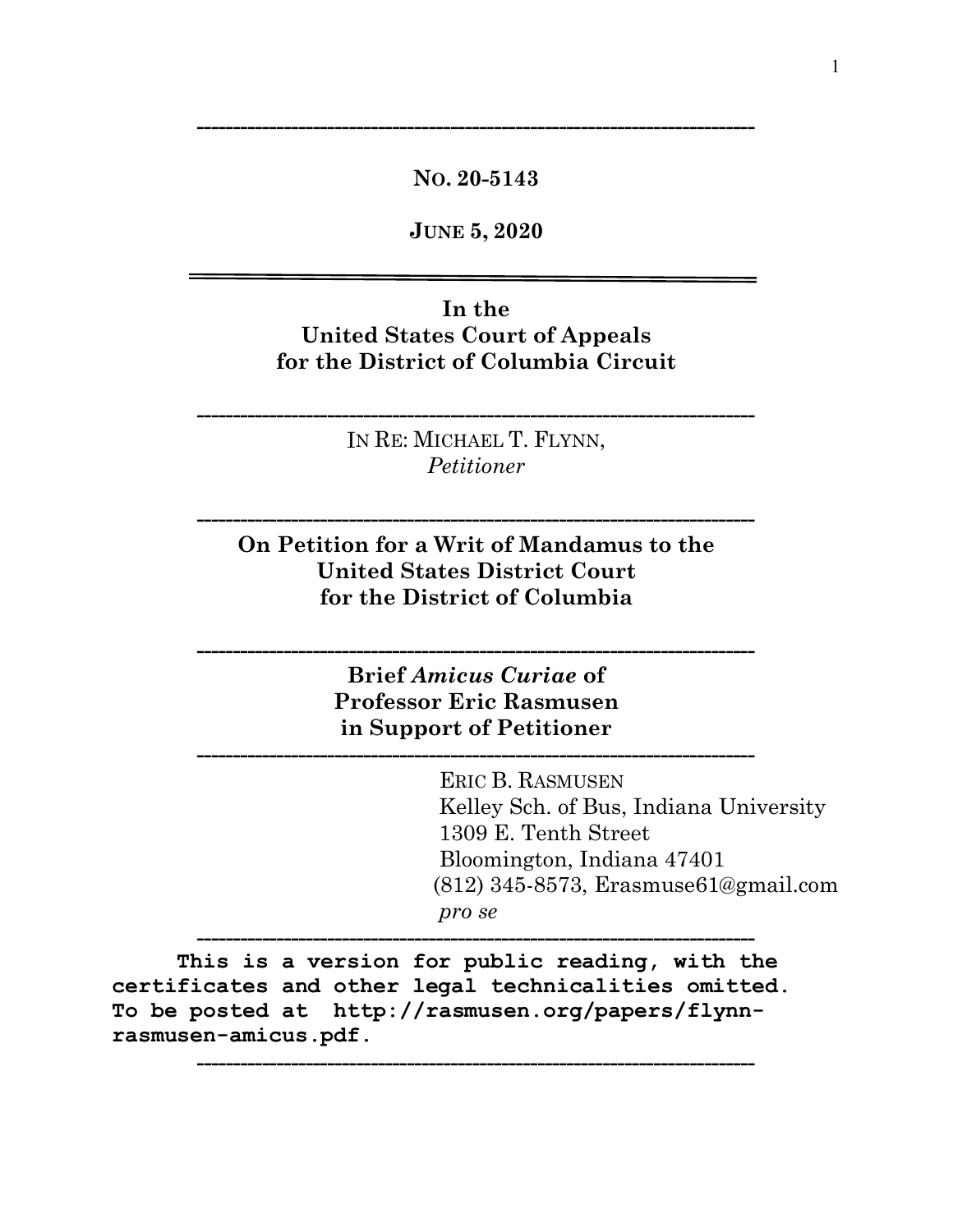### **Interest of the** *Amicus Curiae*

 Eric Rasmusen is Professor of Business Economics and Public Policy at Indiana University's Kelley School of Business and has held visiting positions at the University of Tokyo, Oxford, the University of Chicago, the Harvard University Department of Economics, and Harvard and Yale Law Schools. He has been a director of the American Law and Economics Association and was several times chosen by George Mason's Law and Economics Center to teach economics to judges. He has published over 70 papers in scholarly journals, including over 10 in law reviews and legal journals. His co-authors include Judges John Wiley and Richard Posner and law professors J. Mark Ramseyer (Harvard), Ian Ayres (Yale), Richard McAdams (Chicago), Minoru Nakazato (Tokyo), Frank Buckley (George Mason), and Jeffrey Stake, Ken Dau-Schmidt, and Robert Heidt (Indiana). With J. Mark Ramseyer, he is author of *Measuring Judicial Independence: The Political Economy of Judging in Japan* and many articles on prosecutors, attorneys, organized crime, and the Japanese judiciary. In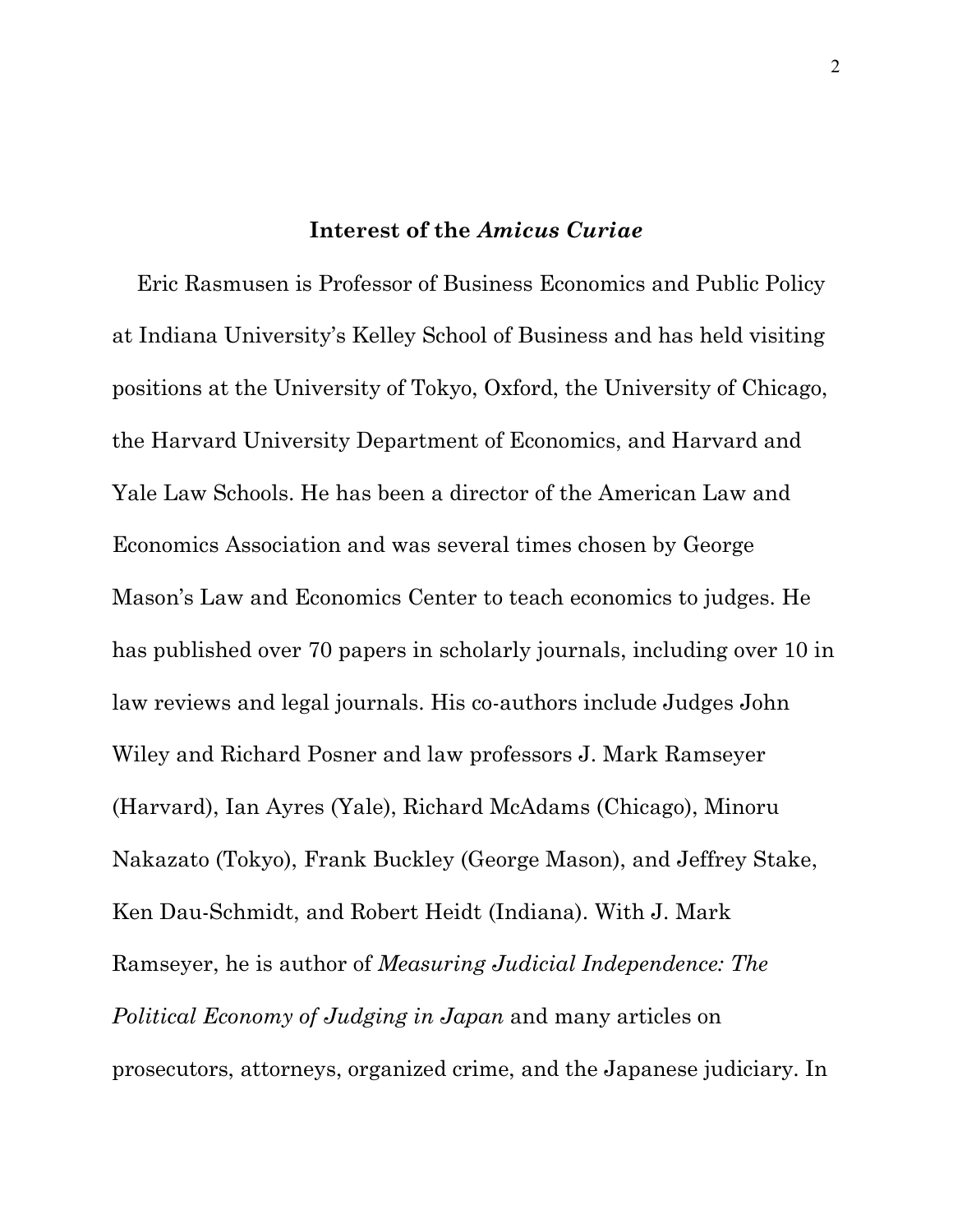economics, he is best known for his book on strategic behavior, *Games and Information*, which has been translated into Japanese, Italian, Spanish, French, and Chinese (two editions, simplified characters and complex).

 The Flynn mandamus petition presents questions to which ideas drawn ultimately from law-and-economics can be usefully applied. These questions revolve around the first part of the standard test for mandamus: whether alternative relief is available. This question has been somewhat neglected by the parties and the other amici, who have focused on whether the district court's actions have been unlawful. Professor Rasmusen's research having touched on the structure of the judiciary in Japan and of prosecutions in the various U.S. states, political economy, social norm, precedent, ostracism, strategic behavior, and the effect of criminal stigma, he feels he may be able to provide inputs others do not.

 No party or counsel for any party authored this brief in whole or in part or contributed funding to it or in connection with its preparation. No person other than this *amicus* contributed money to fund the preparation or submission of this brief.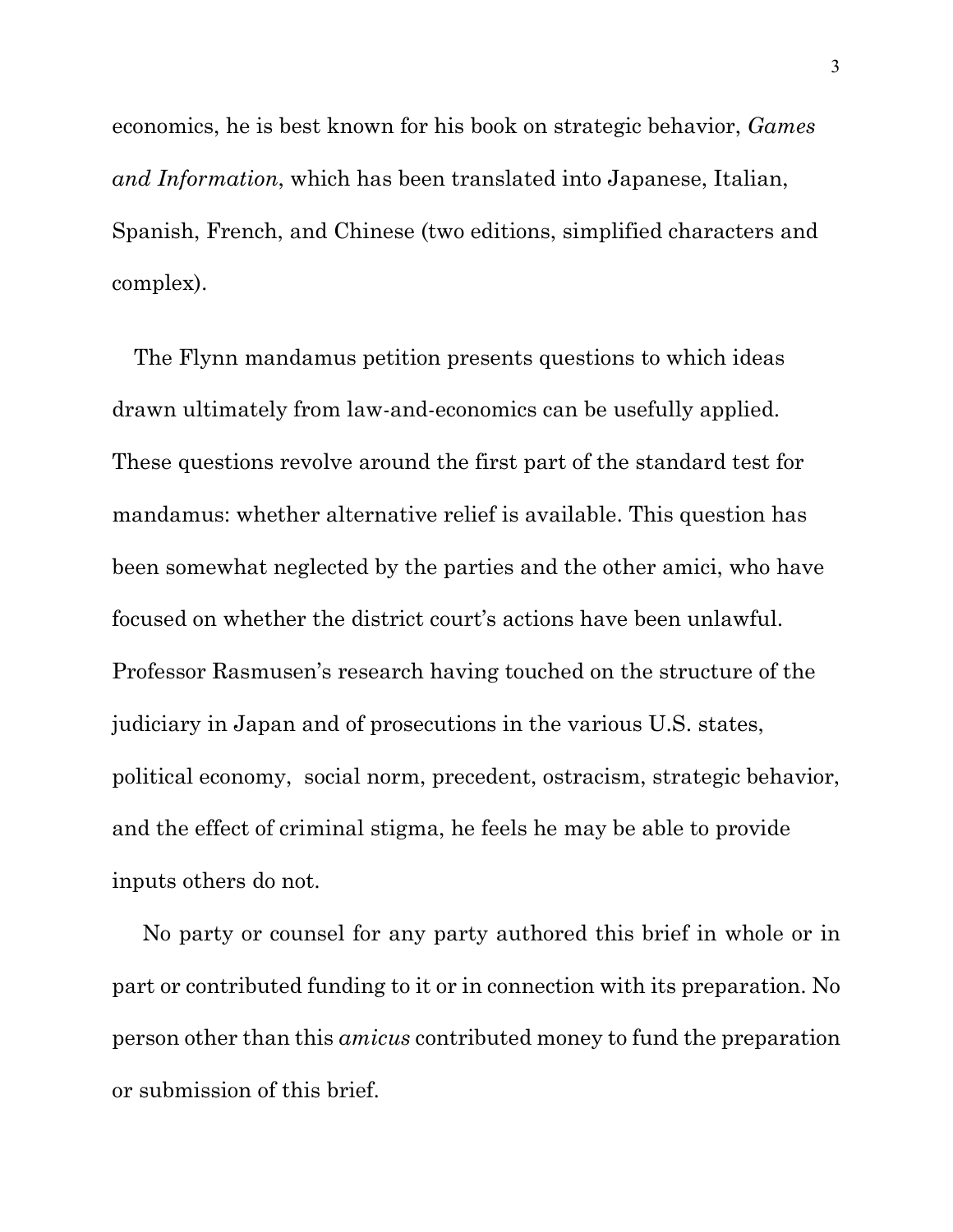#### **Statement of the Case**

On December 1, 2017, District Judge Rudolph Contreras accepted a guilty plea from Michael Flynn for making false statements to the FBI. Judge Contreras recused himself and the case was reassigned to District Judge Emmet G. Sullivan. In June 2019, General Flynn engaged new counsel. On January 14, 2020, he filed a motion for leave to withdraw his guilty plea. On May 7, the Department of Justice moved to dismiss the charges with prejudice in the interests of justice.

 Four days later, the *Washington Post* published an article by John Gleeson and two other members of his law firm calling for Judge Sullivan to appoint an amicus to oppose dismissal. The next day, Judge Sullivan issued an invitation for amicus briefs on the issue of whether he should grant the motion to dismiss, and the day after that he appointed John Gleeson himself as *amicus curiae*.

 On May 19, Flynn filed a mandamus petition with the D.C. Circuit Court of Appeals asking that:

(i) the prosecution be dismissed as requested;

(ii) the order appointing an *amicus curiae* be vacated; and

(iii) the case be reassigned away from Judge Sullivan.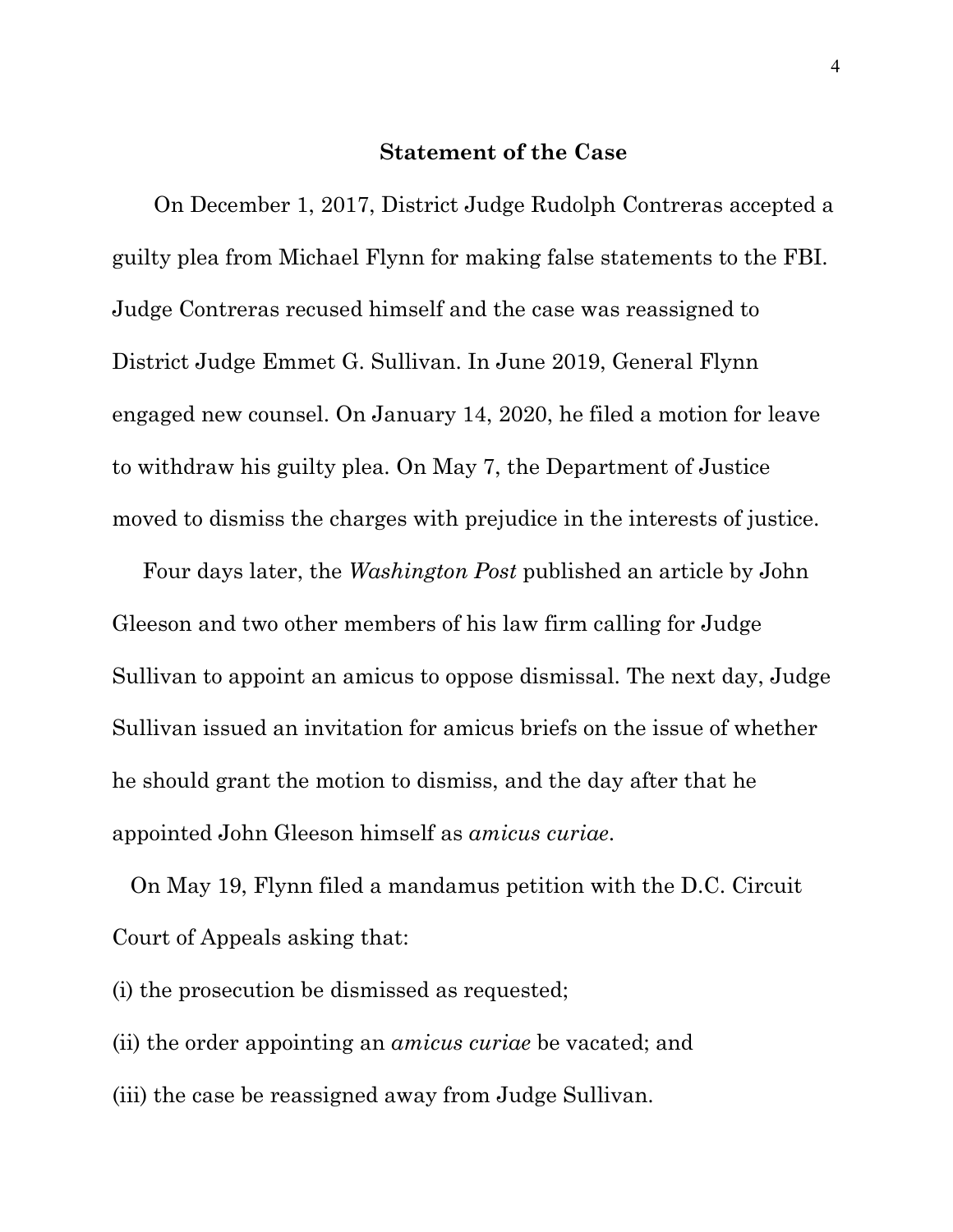On May 21, a three-judge panel from the D.C. Circuit ordered Judge Sullivan to respond by June 1 to petitioner's request, and invited the Department of Justice to respond. Judge Sullivan responded, via counsel, and so did the Department of Justice--- in support of the mandamus petition. Various amicus briefs were submitted, and on June 2 the panel said that any further motions for leave to participate as amici curiae, and associated briefs, should be submitted by June 5. The present brief is one example.

#### **ARGUMENT**

## **I. Mandamus is not about trial judges making wrong decisions, but about trial judges making the wrong kind of decisions.**

 I am a professor, so I will be didactic, but also, I hope, easy to read and interesting to those who enjoy law, as well as, of course, attempting to be useful to the Court in forming its thoughts. I am writing for the Court as my readers, though others are welcome to listen in. Do be patient. I will start out writing generally, like an economist, but will soon return to case citations and three-part tests.

 It is easy to see why mandamus is usually inappropriate, even if the court below has erred. We want a system where most cases are handled completely by one court--- one judge with, sometimes, the aid of a jury to decide questions of fact. The one judge will almost always get things right. Most cases are not hard, and the trial court has a good shot at being right even in hard cases. Individuals do make mistakes, though, even if they are judges, and so we have appellate courts. In the federal courts, the usual appeal is to a three-judge panel--- three, because (a) there is less room for individual mistake, and (b) we only allow the appeal court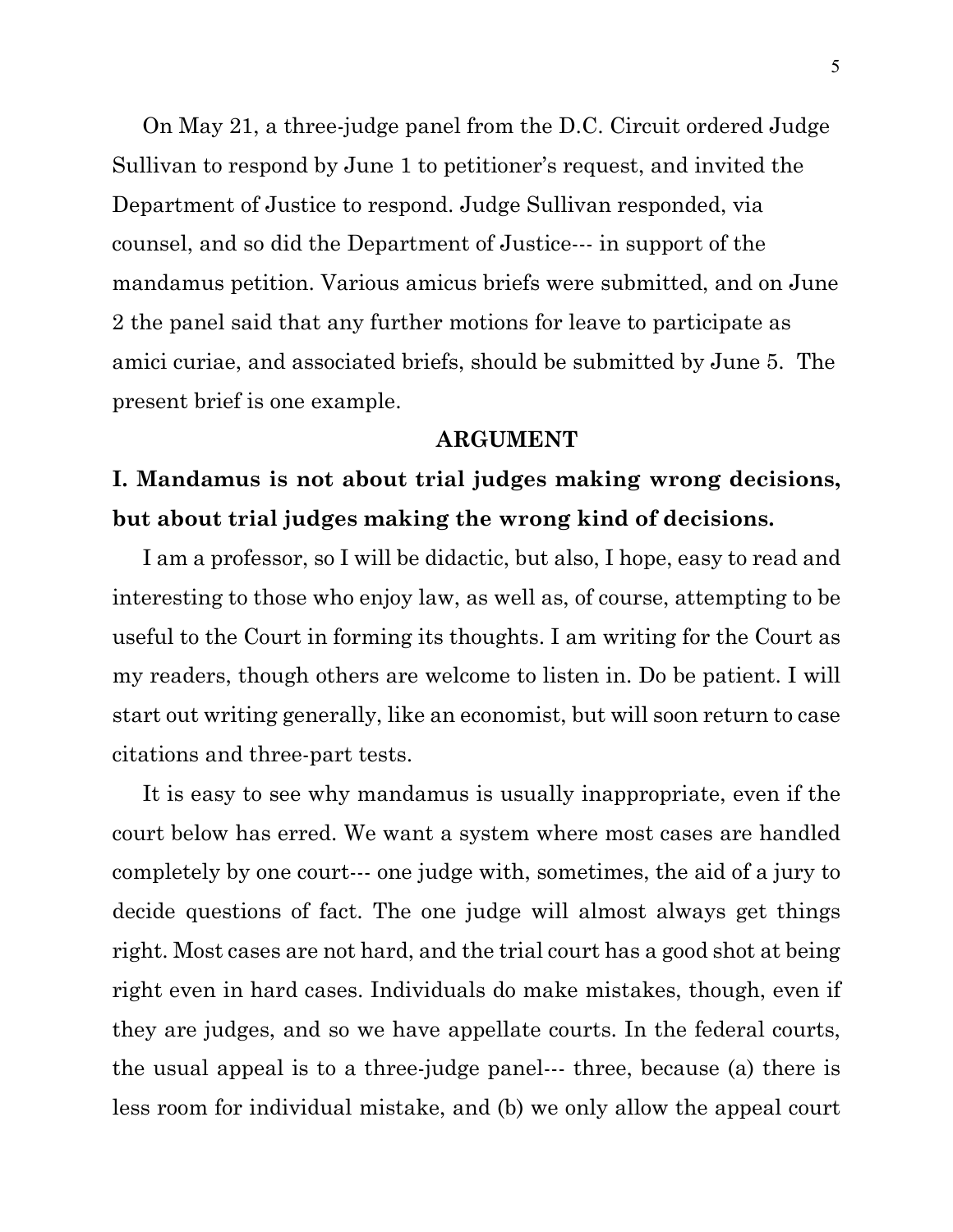to devote a tiny fraction of the time to a case that the trial court spends, so we can afford to be more lavish with the number of judges.

 To run efficiently, though, we don't want the appellate court to just repeat everything the trial court did, but get it right this time. As I just said, we strictly limit the time: the court refuses to look at more than 100 or so pages of writing or to listen to more than 30 minutes of talk. We also limit what kind of mistakes the court will remedy and--- the topic at hand—*when* the court will start listening. Ordinarily, appellate courts reject interlocutory appeals and petitions for mandamus, not because the party asking for them is in the wrong, but because it's more efficient to wait until the trial court has finished and then let the losing party submit all his grievances at once, rather than piecemeal. We want justice to be done, but with the least cost in time and energy. That is what is behind our procedural statutes, court rules, and common law.

 Now consider the present case. Flynn says that the court should have granted the Department of Justice's motion to dismiss the prosecution and should not have asked for amicus curiae to participate. His claim is not just that the judge is wrong about the dismissal decision, which in fact has not even been made yet. Crucially, he claims that some of what the trial court is doing goes beyond its authority, and some of what it is doing shirks its duty. The trial court is doing too much and too little. The trial court is appointing an amicus, which is beyond its authority, and refusing to dismiss the prosecution, which is its duty. Flynn's third petition point is that he claims the trial judge is so bad in both directions, at least in this particular case, that he should be replaced.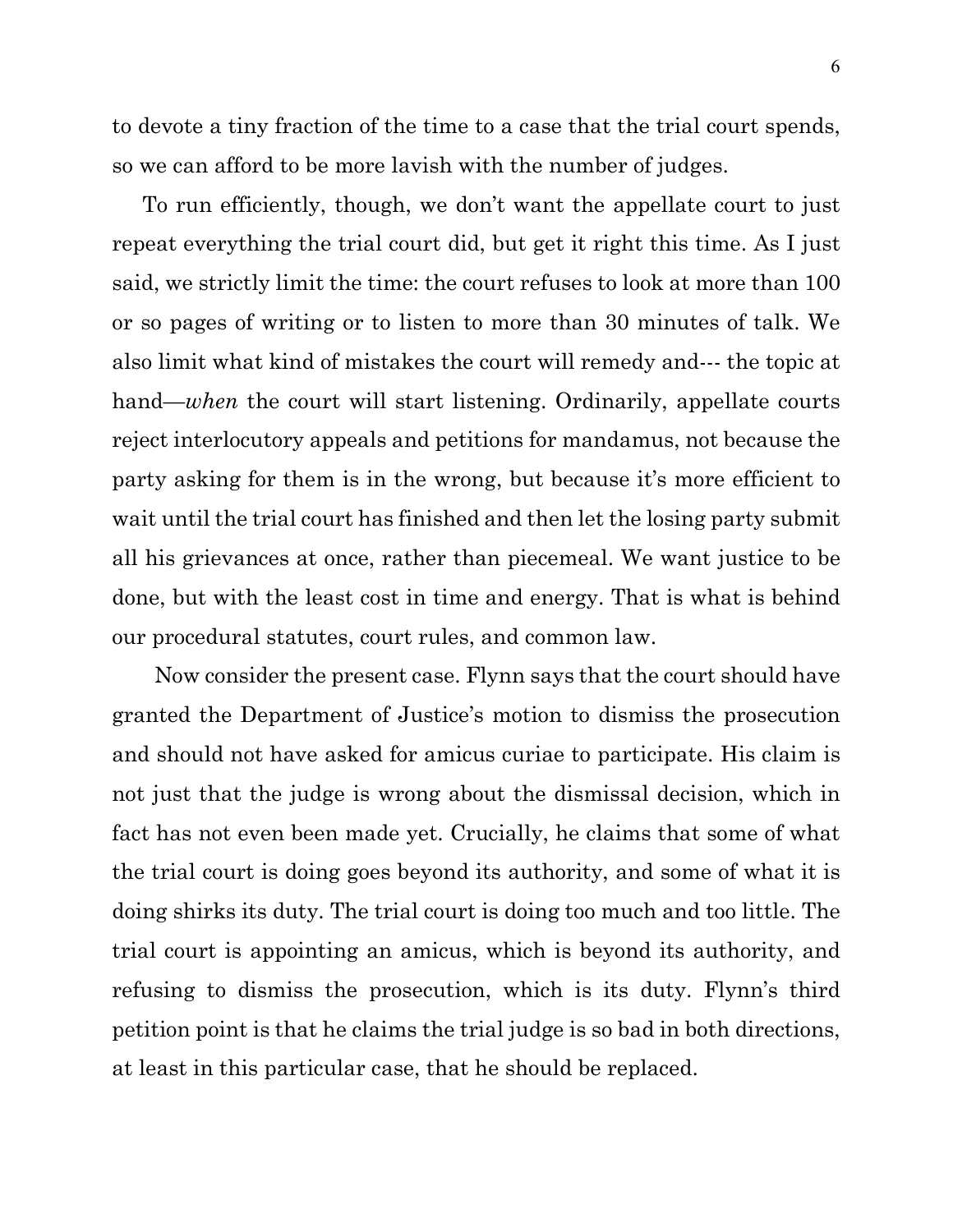Let us not here consider whether Flynn is right or wrong about the trial court's malfeasance, nonfeasance, and general inability to stay on track. The parties and other amici discuss that at length, and I have nothing new to say on it. Suppose he is right. Why should this Court act now, instead of waiting?

 The Court should act now precisely because this is not a question of fixing a mistake the trial court made in making the kind of decisions trial courts are tasked with making. The trial court is supposed to be carrying out its assigned duty--- approving dismissal, or denying dismissal if it has good reasons to deny--- but instead is delaying its decision for no good reason, and, worse, is initiating new proceedings not within its authority. If the trial court has good reasons to deny the motion to dismiss, it should deny the motion, and state its reasons so that later that decisions can be reviewed by an appellate court. If the trial court just has suspicions that there might exist good reason to deny the motion to dismiss, it should swallow its doubts and dismiss anyway. What the trial court should not do is say that it has doubts about dismissal and needs to start a novel kind of investigation, an investigation with unclear parameters and of possibly unbounded length, soliciting evidence from everybody in Washington who might care to enter with facts, law, or opinion. It isn't entirely clear what Rule 48 means exactly, but it doesn't empower the trial court to launch investigations of corruption in high places. That's what grand juries do, not judges.

 Let us now turn to the particular mandamus law of the federal courts of the United States of America.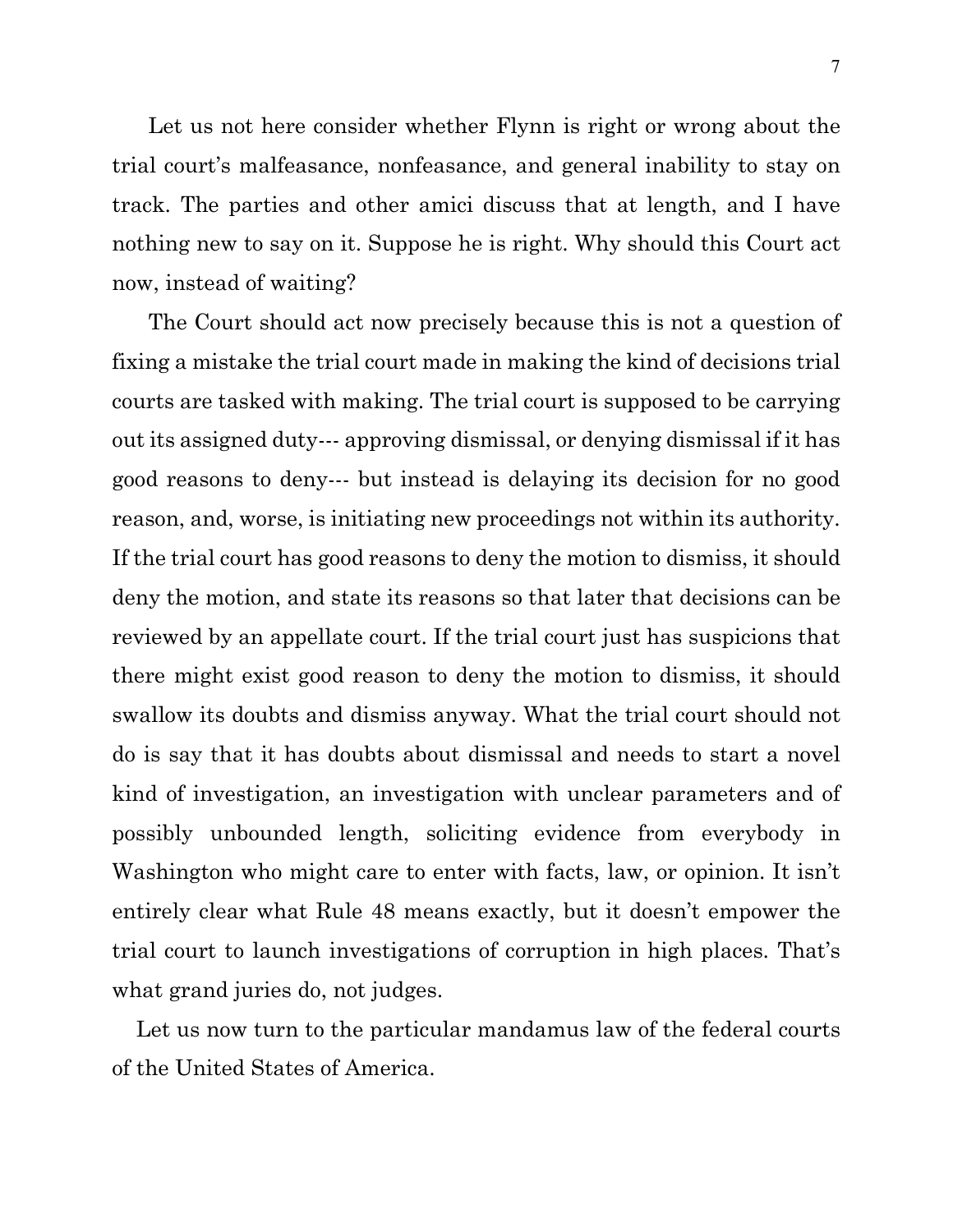# **II. Federal law, in particular, uses mandamus to make judges do what judges are supposed to do, not to make them do it right.**

 This Court's recent *Fokker* decision lays out the standard test for mandamus, which long precedes *Fokker*:

 Before a court may issue the writ, three conditions must be satisfied: (i) the petitioner must have 'no other adequate means to attain the relief he desires';

(ii) the petitioner must show that his right to the writ is 'clear and indisputable'; and

(iii) the court 'in the exercise of its discretion, must be satisfied that the writ is appropriate under the circumstances.' "

*Fokker*, [818 F.3d 733](https://casetext.com/case/united-states-v-fokker-servs-bv-4) at 747 (citation omitted).

#### We are concerned with condition (i).

 The general purpose of mandamus is to keep government officials from going *ultra vires*, from going beyond the powers legally allocated to their particular office:

 The historic and still the central function of mandamus is to confine officials within the boundaries of their authorized powers.

 *In re United States*, 345 F.3d 450 (Posner, J.)

 Where the appeal statutes establish the conditions of appellate review an appellate court cannot rightly exercise its discretion to issue a writ whose only effect would be to avoid those conditions and thwart the Congressional policy against piecemeal appeals in criminal cases. *Cobbledick v. United States*, 309 U.S. 323, 60 S.Ct. 540. As was pointed out by Chief Justice Marshall, to grant the writ in such a case would be a 'plain evasion' of the Congressional enactment that only final judgments be brought up for appellate review."

*Roche v. Evaporated Milk Ass'n,* [319 U.S. 21,](https://caselaw.findlaw.com/us-supreme-court/319/21.html) 30 (1943).

Mandamus is not meant simply to correct mistaken decisions, no matter how wrong they may be:

 This is a "drastic and extraordinary" remedy "reserved for really extraordinary causes." *Ex parte Fahey*, [332 U. S. 258,](https://supreme.justia.com/cases/federal/us/332/258/index.html) 259–260 (1947)

 *[Cheney v. U.S. District Court for the District of Columbia,](https://scholar.google.com/scholar_case?case=10986519142240111755&q=818+F3d+fokker&hl=en&as_sdt=800006)*[542 U.S. 367,](https://scholar.google.com/scholar_case?case=10986519142240111755&q=818+F3d+fokker&hl=en&as_sdt=800006) 380 [\(2004\)](https://scholar.google.com/scholar_case?case=10986519142240111755&q=818+F3d+fokker&hl=en&as_sdt=800006)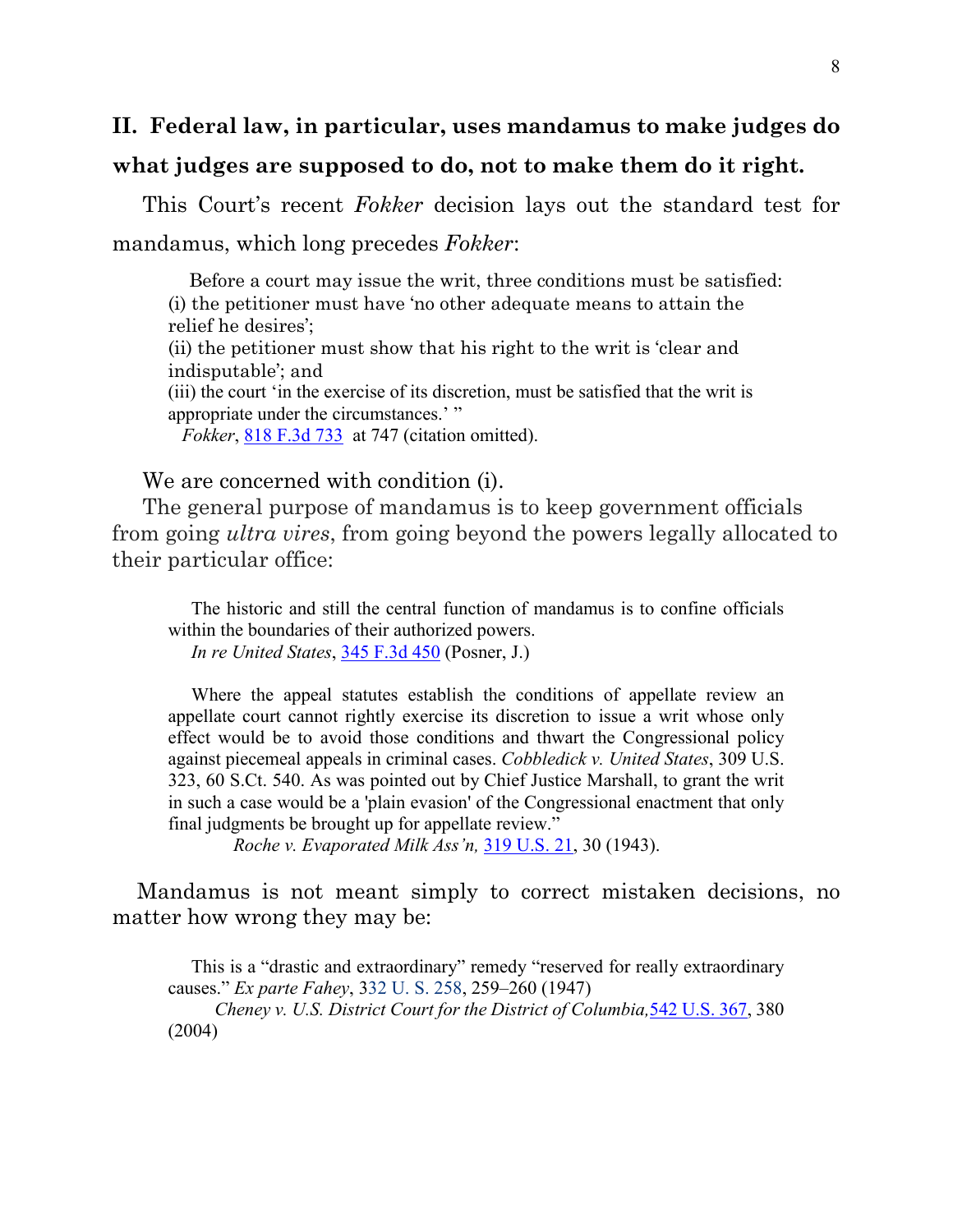[T]he general principle which governs proceedings by mandamus is, that whatever can be done without the employment of that extraordinary remedy, may not be done with it.

*Ex parte Rowland,* [104 U.S. 604,](https://supreme.justia.com/cases/federal/us/104/604/) 617 (1881)

 Mandamus is not to be "used as a substitute for the regular appeals process," *Dhiab v. Obama*, [787 F.3d 563,](https://cite.case.law/f3d/787/563/4227974/) 568 (D.C. Cir. 2015) (quoting *Cheney*, [542 U.S. 367](https://scholar.google.com/scholar_case?case=10986519142240111755&q=818+F3d+fokker&hl=en&as_sdt=800006) at 380–81),

 "[E]xtraordinary writs cannot be used as substitutes for appeals, even though hardship may result from delay."

 *Bankers Life & Cas. Co. v. Holland,* [346 U.S. 379,](https://supreme.justia.com/cases/federal/us/346/379/) 383 (1953) (citation omitted))

 Most simply mandamus is an application of the maxim of equity, "Every right has its remedy" ("*Ubi jus ibi remedium"*, "Where there's a right, there's a remedy") See *["Ubi jus ibi remedium -](https://www.oxfordreference.com/view/10.1093/oi/authority.20110803110448446) Oxford Reference". www.oxfordreference.com. [doi](https://en.wikipedia.org/wiki/Doi_(identifier))[:10.1093/oi/authority.2011080311044844](https://doi.org/10.1093%2Foi%2Fauthority.20110803110448446) [6](https://doi.org/10.1093%2Foi%2Fauthority.20110803110448446)*

# **III. Judge Sullivan's actions will create irreparable harm if not reversed.**

 But does Flynn have any right to be remedied? If his claims are correct, then eventually, whatever Judge Sullivan does, the prosecution against Flynn will be dropped because Flynn can appeal later. So what's the harm?

 Dilatory and frivolous proceedings will have cost Flynn tens of thousands of dollars in legal costs, to be sure--- perhaps hundreds of thousands--- but it isn't clear that the law considers that a wrong, rather than just the cost of justice. This Court said in *Fokker* itself:

 It is well established, however, that the `mere burden of submitting to trial proceedings that will be wasted if the appellant's position is correct does not support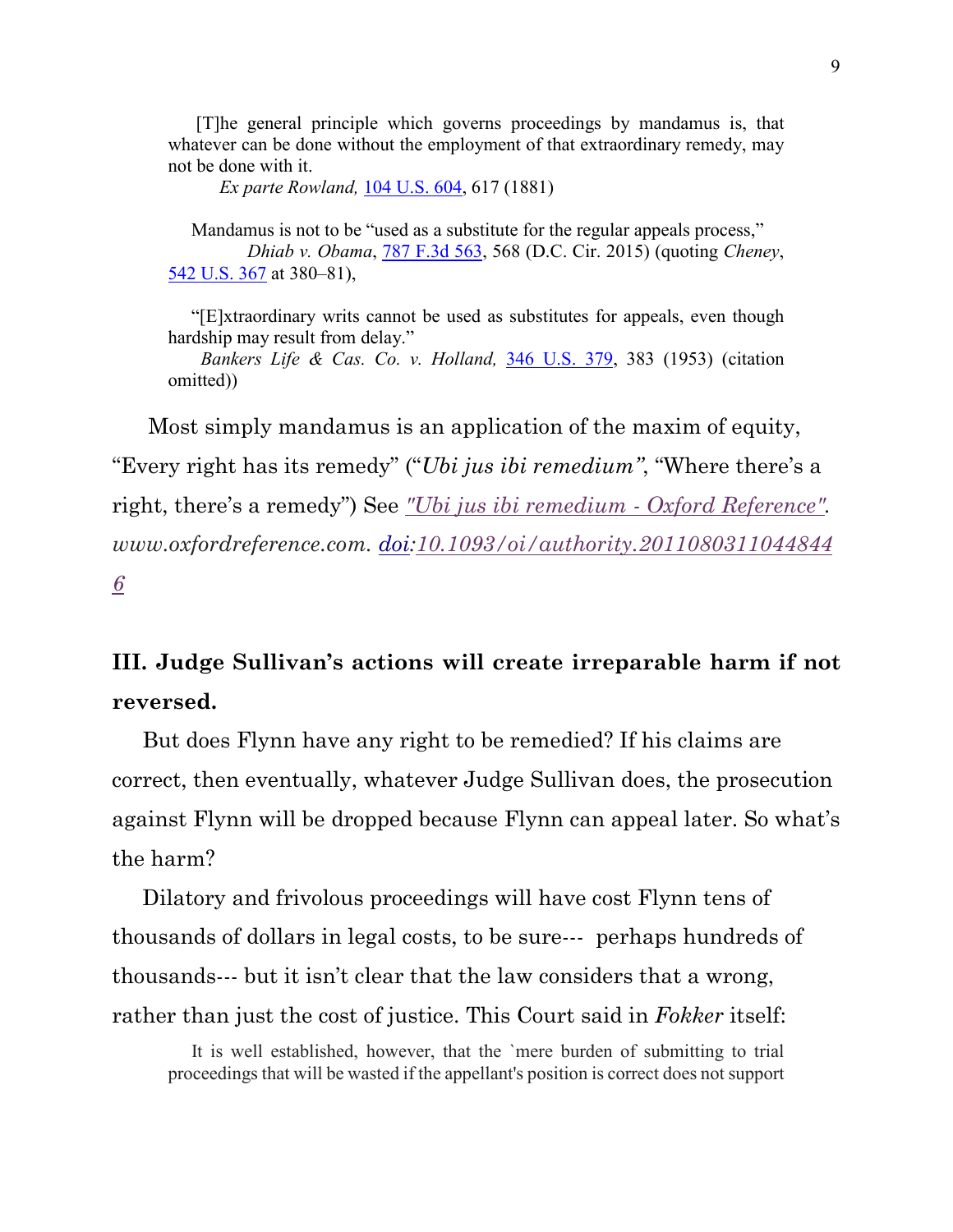collateral order appeal.' " 15A Wright, Miller & Cooper, Federal Practice and Procedure: Jurisdiction § 3911.4 (2d ed.1992). *Fokker,* [818 F.3d 733,](https://casetext.com/case/united-states-v-fokker-servs-bv-4) 748.

 I would invite the Court to think more about that, and perhaps it does not apply to the facts in the present case; *Fokker* was a very complex case involving a judge turning down a plea deal, and it wasn't clear what would happen next if the mandamus were denied. It isn't clear here, either, so let me propose a hypothetical.

 For the hypothetical, suppose a federal prosecutor moves to dismiss prosecution in the interests of justice and the trial judge responds by saying he has consulted his astrologer, who tells him that he should postpone making the decision for two years, until the planet have aligned in such a way that the astrologer can provide further input. Suppose further that the judge issues an order appointing the astrologer *amicus curiae*, with a directive that he is to report back in two years and provide his opinion as advice to the court.

 This is an outlandish hypothetical, but brings the problem out sharply. What can the parties do? They can easily satisfy *Fokker* condition (ii): the judge is in the wrong. But what about condition (i)? The judge has not denied the motion to dismiss. Nor has he said he will base his decision on astrology--- just that he will allow his astrologer to submit an amicus brief in the same way as anyone can at the court's discretion. The astrologer is not an attorney, but that is not a bar to being an amicus. Amicus briefs are very frequently submitted by nonlawyers, and this very brief is an example. They can even be *pro se*, as this brief is. Even if they couldn't, the astrologer could be represented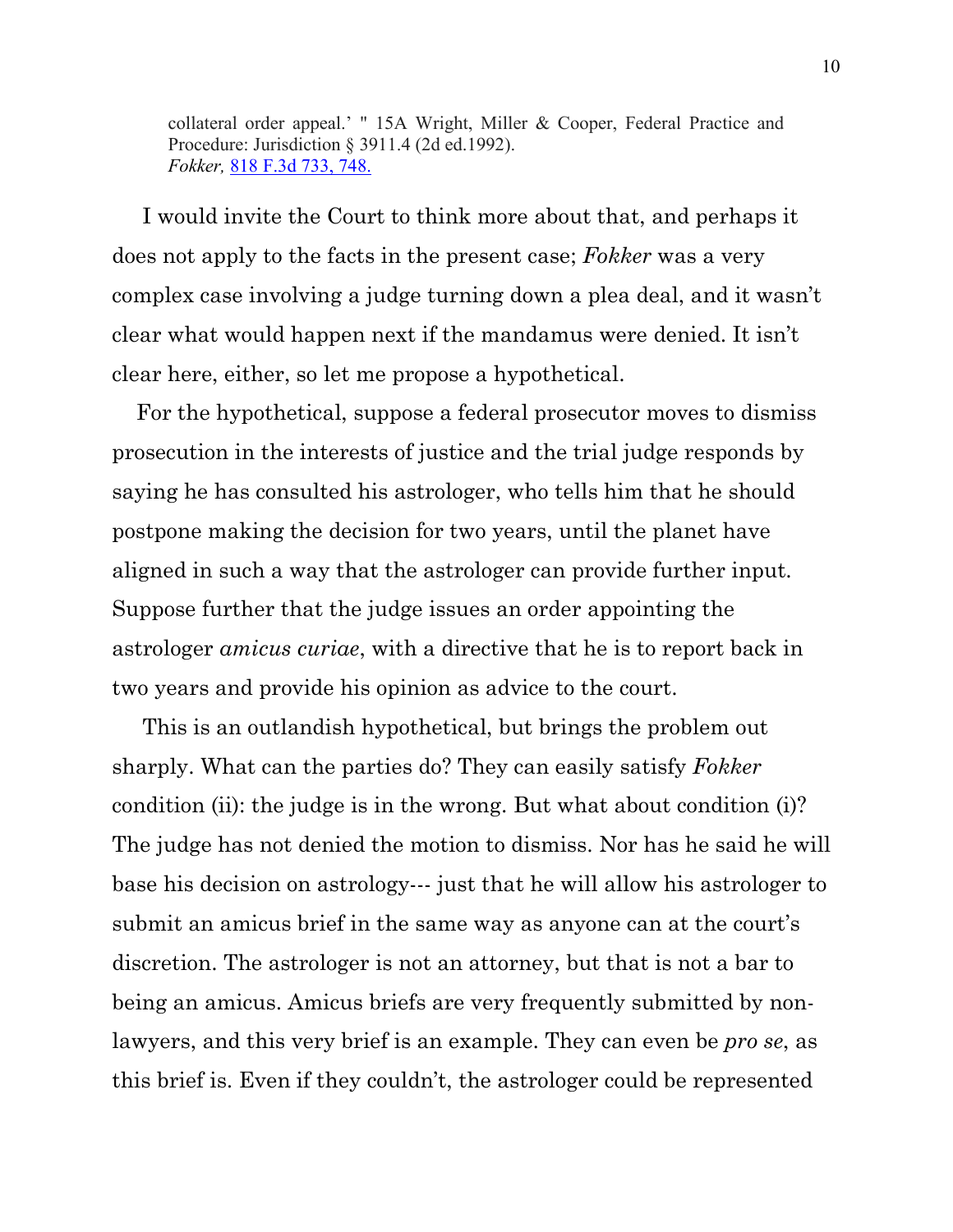by counsel—indeed, he probably would be, if only to get the certificates and margin widths correct. So what's the harm?

 In thinking about what the harm is, it's helpful to distinguish cases where a judge makes a mistaken decision (say, refuses a motion to dismiss when he ought to have granted it) from cases where a judge goes *ultra vires* or refrains from doing something duty requires him to do--- the kinds of cases everybody thinks suitable for mandamus consideration. Higher legal fees are indeed the cost of justice for dealing with fallible judges who do the things judges are tasked with doing but do them poorly. They are not the cost of justice for dealing with rogue judges who trespass onto the jurisdiction of other actors in our society.

 But legal fees are not the only cost. In our astrologer hypothetical, what is the harm? Part of it is that the defendant is in limbo for two more years. "Justice delayed is justice denied." Vindication is valuable, especially to criminal defendants, even if, as with Flynn, the defendant is not waiting out the time till trial in jail. Indeed, one possible application of Rule 48 is to a situation where the prosecution moves to dismiss prosecution, but the defendant objects, and can persuade the judge to deny the motion. An important function of courts is to provide certification of who has committed bad acts and who has not, so that the public knows the truth when they need to interact with someone-- whether to hire someone as a daycare center manager, a security guard, or an accountant. If someone is charged with a crime, stigmatization starts immediately, because the government rarely brings charges without good reason, even if the reason may not turn out to be good enough by the end of the trial. A defendant who is charged with a crime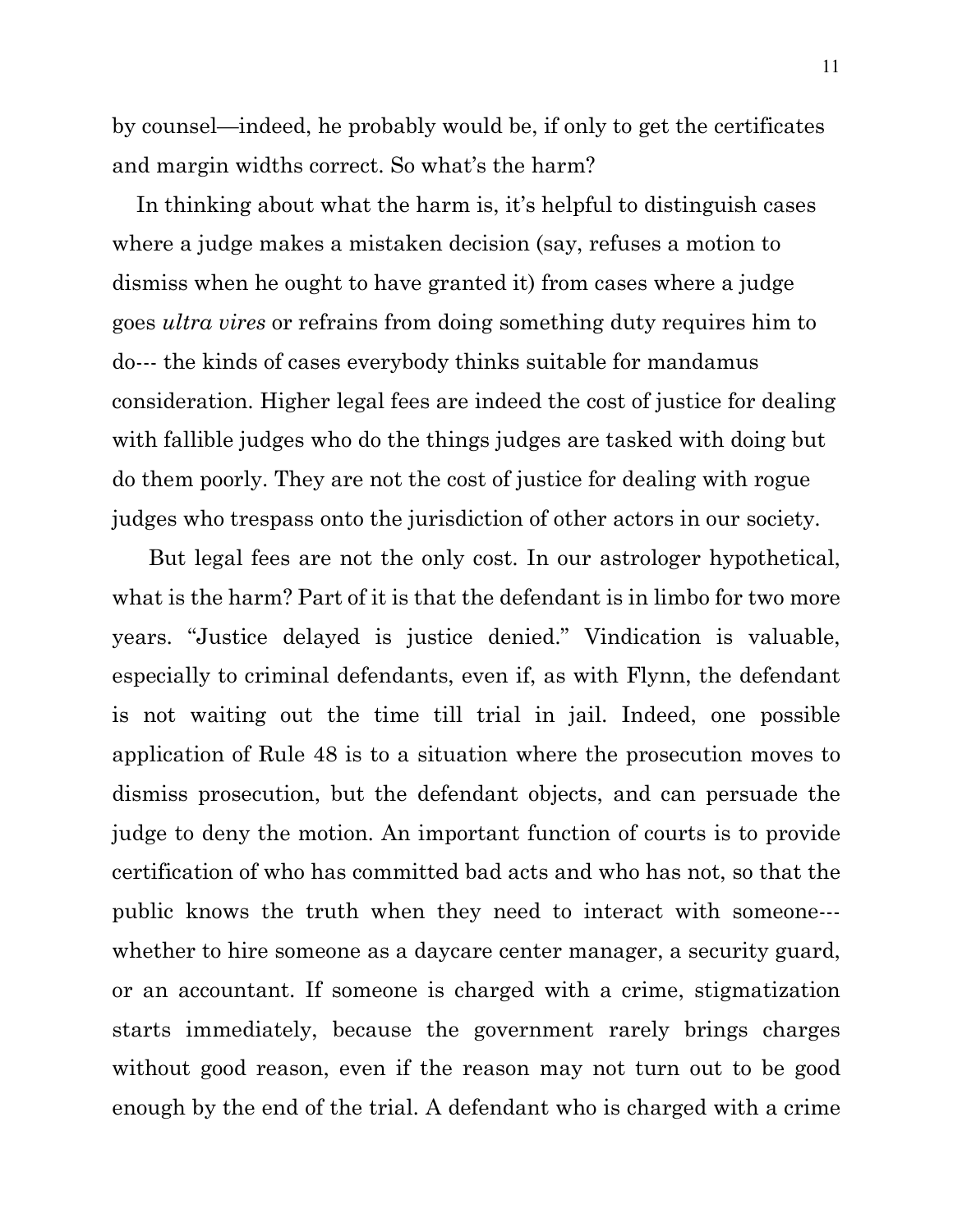for purely political reasons may not wish to have the charges dropped. He might prefer to have them dropped only if the prosecutor forcefully and publicly declares his innocence, or he might wish to be brought to a trial that would end in humiliation of the prosecutor and his own wellpublicized vindication. See Eric Rasmusen, "Stigma and Self-Fulfilling Expectations of Criminality," *The Journal of Law and Economics (*October 1996) [39: 519-544.](http://www.rasmusen.org/published/Rasmusen_96JLE.stigma.pdf)

 Delay is also harmful to the prosecutor. Prosecutors want to clear their dockets, just as judges do. They don't want to have to put a sticky note in their calendar reminding them to come back in two years. And if the prosecutor finds he has made a mistake in bringing charges and does the right thing and confesses this in court, it seems ignoble to repay him by keeping his mistake in the public view for more time than necessary.

 But of course the main harm in the astrologer hypothetical is not to the defendant or the prosecutor, but to the court. If such a thing were to happen, the court would be a laughingstock. The trial judge, of course, is willing to accept this burden, since he thinks that justice demands he wait for the planets to align properly and he is willing to accept ridicule. *Fiat justitia ruat caelum*. But it is not just the judge that bears the cost, but the court. The judge's colleagues on the bench lose credibility when he loses credibility. They lose even more credibility if they are asked to intervene and do nothing. The public soon forgets which particular judge relies on astrology, but they remember that the court in that city is staffed by people who rely on astrology, and by other people who, even if they don't use it themselves, don't seem to mind if their colleagues do.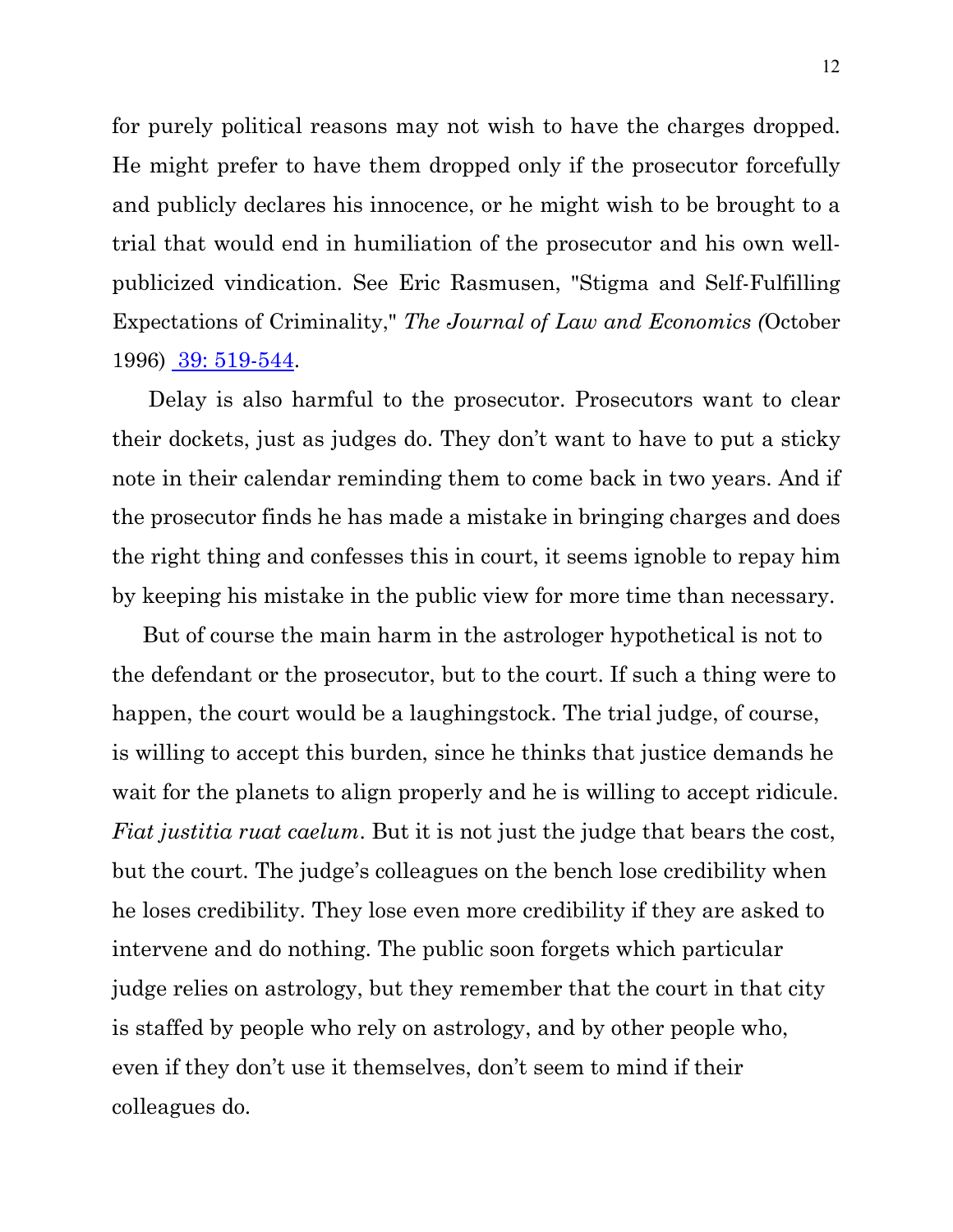In my scholarly area, the Japanese judiciary, I emphasize that different judicial systems use different methods to avoid politicization and maintain legitimacy. In Japan, judges (except for supreme court judges) join the bench after passing a highly competitive examination at a young age, and then rise through the ranks, as in the U. S. Foreign Service. If you are especially promising, you start in Tokyo District Court, then are assigned to the boondocks to keep you modest, then return if you do well. If you do badly, however, you end up doing divorces in Okinawa for the rest of your life. The Secretariat which controls judicial assignments to cities and courts is extremely powerful, but the good side of this is that hard-working, responsible, and especially talented judges (they are all talented) are rewarded. A less capable judge can be quarantined in a relatively unimportant job. See J. Mark Ramseyer and Eric Rasmusen, *Measuring Judicial Independence: The Political Economy of Judging in Japan,* Chicago: The University of Chicago Press, 2003; J. Mark Ramseyer and Eric Rasmusen, "Why Are Japanese Judges So Conservative in Politically Charged Cases?" *American Political Science Review*, [95\(2\): 331-344](http://www.rasmusen.org/published/Rasmusen-01.APSR.jpnpub.pdf) (June 2001).

 In the U.S. federal system, on the other hand, judges are neither promoted nor demoted. Impeachment, and appointment to the Supreme Court, are both so rare as to be ineffective as sticks and carrots. Judges stay in the same job and the same city, as a general rule. District judges do not desire to be circuit judges, nor do circuit judges desire to be district judges, though both can and do request temporary visiting positions in the others' courtroom so they can better learn how to do their own jobs.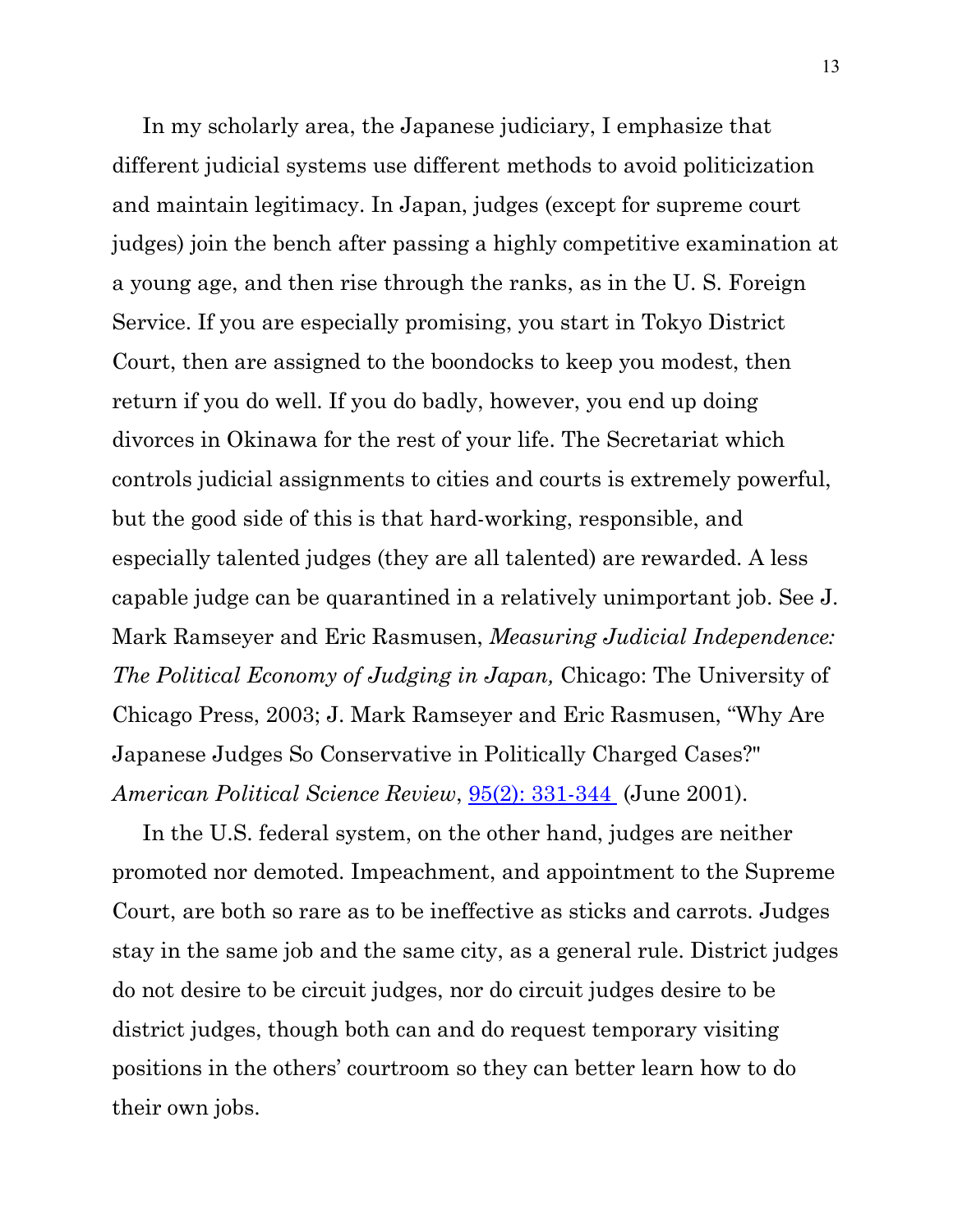Thus, we have need of procedures such as mandamus to maintain incentives. Mandamus is important to right particular wrongs, but also to deter judges who might be tempted to overstep their authority. A U.S. federal judge soon learns to have a thick skin when it comes to what people think about him, except for one particular class of people--other judges. That concern, on top of the desire to do one's duty which we hope everyone has but which for most of us needs strengthening by material or reputational incentives, is important to maintaining the integrity of the courts.

 The loss to a court from a judge engaging in frivolous and politicized proceedings increases with the time those proceedings entertain the public and create heat that divides the public and the bar along partisan lines, lending evidence to the claims commonly made in different ways by uneducated and highly educated people that justice is "the will of the stronger," rather than "doing what is right, whether that hurts friend or foe." (Plato, *[The Republic](http://www.inp.uw.edu.pl/mdsie/Political_Thought/Plato-Republic.pdf)*, Book I).

Judge Sullivan's brief says,

 "Mr. Flynn likewise errs in seeking mandamus on the basis that further proceedings in the district court "will subject [DOJ] to sustained assaults on its integrity." Pet. 28. Judge Sullivan has not disparaged DOJ's integrity in any way."

 Judge Sullivan doesn't get it. It's not that further proceedings in the district court will subject the Department of Justice to sustained assaults on its integrity. The Department of Justice has come clean and acknowledged its prosecution was improper, contrary to the interests of justice. No--- the problem is that further proceedings in the district court will subject the D.C. Circuit to sustained assaults on its integrity.